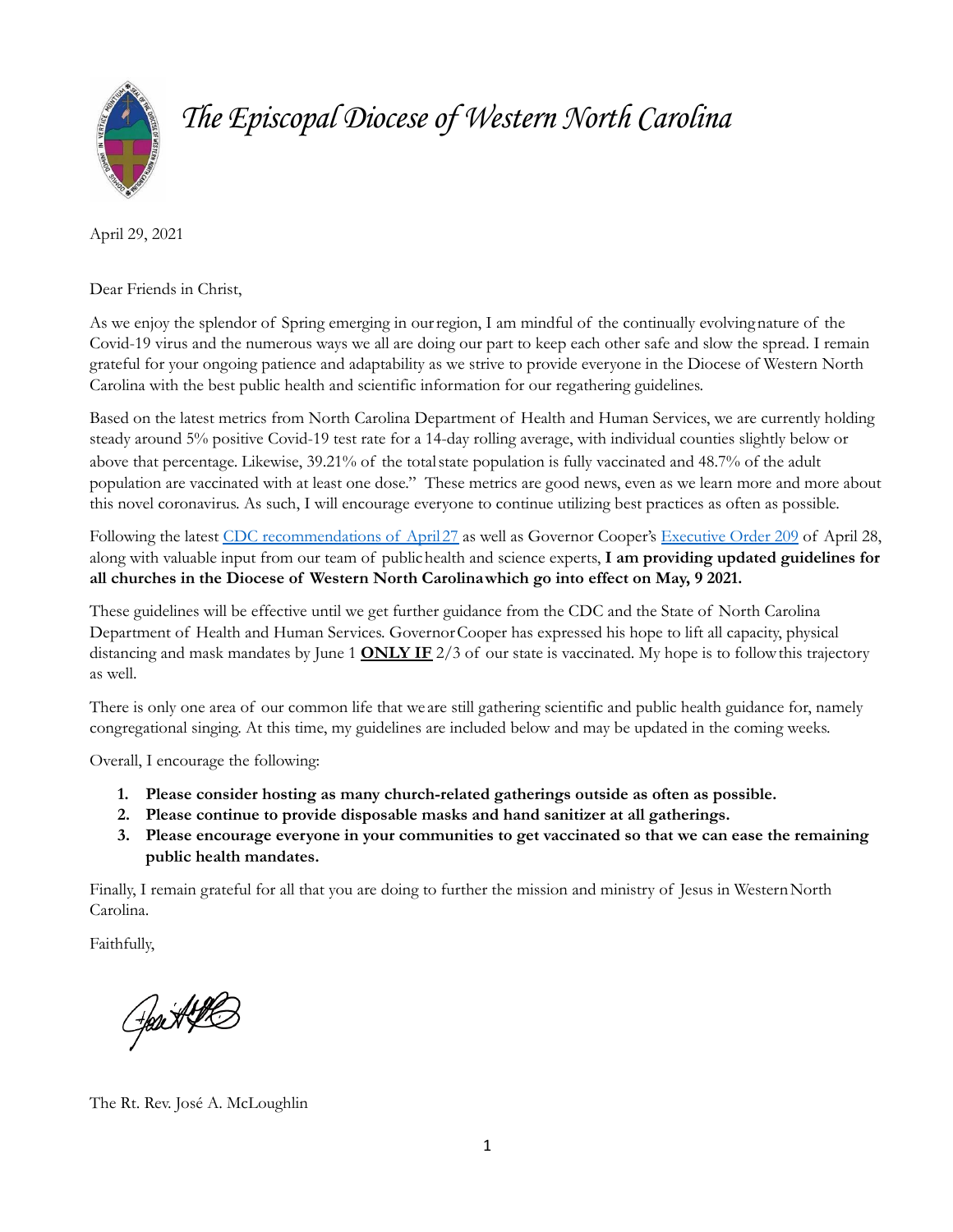## **Capacity and Physical Distancing**

| Indoor spaces                                                                                                                                   | <b>Outside spaces</b>                                                                                                                              |
|-------------------------------------------------------------------------------------------------------------------------------------------------|----------------------------------------------------------------------------------------------------------------------------------------------------|
| Clergy and Vestry leadership may consider<br>increasing indoor, in-person gatherings to 50%<br>occupancy capacity as long as 3 feet of physical | Outside, in-person gatherings no longer have<br>any capacity limitations.                                                                          |
| distance between individuals or family groups is<br>maintained.                                                                                 | In our commitment to decrease viral spread, for<br>all outside, in-person gatherings, all family<br>groups and individuals are encouraged, but not |
| 3 feet physical distance is allowed only when<br>the following criteria is met:                                                                 | required, to maintain 3 feet physical distance.                                                                                                    |
| community transmission and                                                                                                                      | Everyone is strongly encouraged to monitor                                                                                                         |
| hospitalizations are at low indexes;                                                                                                            | their local environment, especially when there is                                                                                                  |
| indoor spaces are well ventilated either                                                                                                        | substantial or high community transition.                                                                                                          |
| with fresh air or upgraded HVAC                                                                                                                 |                                                                                                                                                    |
| systems with high-grade filters.                                                                                                                | Likewise, everyone is encouraged to practice                                                                                                       |
| Should the wider community experience a<br>surge, the diocese may re-implement greater<br>physical distancing requirements.                     | greater physical distancing of more than 3 feet<br>in larger crowds, especially more than 200<br>people.                                           |

### **Masks**

| Indoor spaces                                                                                                                                                                                                               | <b>Outside spaces</b>                                                                                                                                                                                                           |
|-----------------------------------------------------------------------------------------------------------------------------------------------------------------------------------------------------------------------------|---------------------------------------------------------------------------------------------------------------------------------------------------------------------------------------------------------------------------------|
| Mask use is required for all in-door worship and<br>large (more than 20 people) parish gatherings<br>regardless of vaccination status.                                                                                      | Mask use is <b>only</b> required for outside gatherings<br>when congregational singing is included in the<br>event.                                                                                                             |
| Clergy and Vestries $\frac{may}{}$ lift mask requirements<br>for small gatherings of less than 20 people $\mathbf{\vec{u}}$ all<br>persons are vaccinated. Again, this is safest<br>when indoor spaces are well ventilated. |                                                                                                                                                                                                                                 |
| Clergy/laity when preaching/reading at the<br>lectern/pulpit may remove their mask while at<br>the pulpit/lectern if there are no persons within<br>10 feet of the preacher/reader.                                         | To help decrease viral spread, everyone is<br>strongly encouraged to monitor their local<br>indexes of community spread and<br>hospitalizations and, when necessary, wear<br>masks in larger crowds of more than 200<br>people. |

2